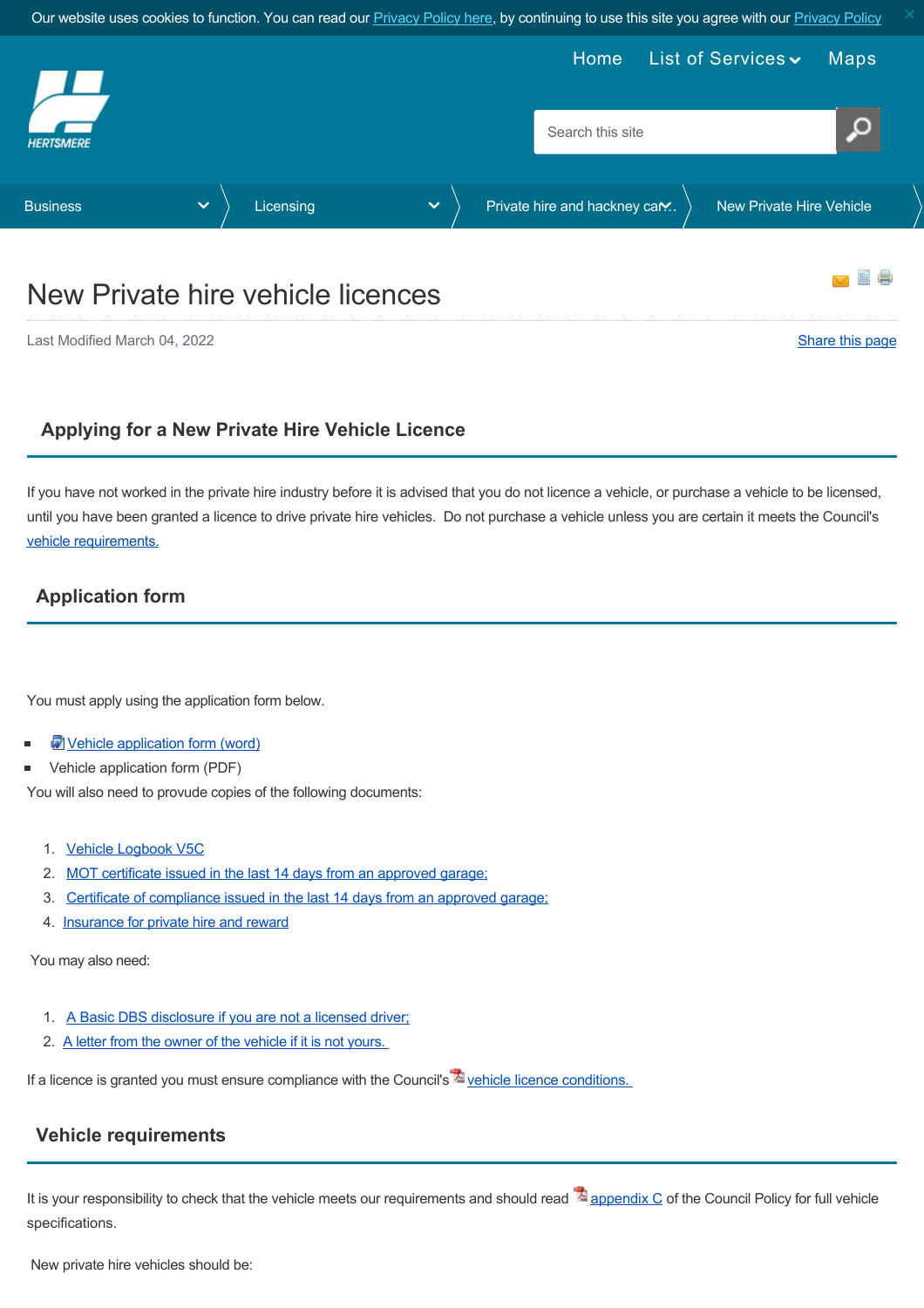- 1. Less than 6 years of age;
- 2. Have at least 4 passenger seats and 4 Doors;
- 3. Have tyres with 3mm of tread depth at the time of test;
- 4. Seat no more than 8 passengers;
- 5. Meet the Euro 6 Emissions criteria;

We will not licence a vehicle that has been written off by an insurance company will not be licensed, regardless of the reasons.

Private hire vehicles may not have a roof sign, meter or anything that indicates it is a Hackney Carriage**;**

#### <span id="page-1-2"></span>**Insurance**

Private hire vehicles must be insured for HIRE and REWARD as a private hire vehicle. The certificate will not be accepted if it states "public hire" or "Taxi".

 The insurance certificate should only state the name of the driver (or any other person) who holds a private hire driver licence granted by Hertsmere.

 A spouse or other family member cannot be named on the insurance as once the vehicle is licensed, only a Hertsmere licensed driver can lawfully drive the vehicle.

## <span id="page-1-1"></span>**Vehicle Testing (MOT and Compliance Certificate)**

Your vehicle must be assessed by one of the Council's two approved garages. The assessment requires that the vehicle must pass an MOT and an additional assessment of the vehicle's compliance with the licensing requirements. A list of the approved garages and what is checked on the compliance test can be found in the document below:

#### [Approved garages and compliance test guidelines.](https://www.hertsmere.gov.uk/Documents/02-Business/Licensing/Private-hire--Hackney-Carriage-Licensing/approved-MOT-garages.pdf)

**Both tests must have be passed within 14 days of your application. This allows an you a 2 week period in which to book your assessment before making an application.** 

 If your vehicle fails either of the tests it will need to be re-tested. It is your responsibility to ensure that your vehicle is suitable and you may wish to have your vehicle undergo an earlier MOT to identify any issues.

## <span id="page-1-0"></span>**V5C Logbook**

Whilst the V5C does not prove legal ownership is does indicate who is legally entitled to possess the vehicle and as such a licence will normally be granted to the registered keeper of a vehicle. If the vehicle has just been purchased the new keeper supplement (green slip) will be acceptable for an interim period if made out in the name of the applicant and the applicant has possession of the vehicle.

<span id="page-1-4"></span> If the logbook is not in the name of the proposed licence holder the Council may still grant the vehicle licence to them if a letter from the owner/keeper is provided. The letter should be signed and dated by the registered keeper and set out who owns the vehicle, why it is registered in their name and not the applicants, where the vehicle will be kept during the period the vehicle is licensed and that they consent to the vehicle being used as licensed vehicle.

### <span id="page-1-3"></span>**Basic DBS disclosure**

If you are not a licensed driver you will need to submit a Basic criminal record check to us in support of your application. You can obtain this here: **P** [Request a basic DBS check - GOV.UK \(www.gov.uk\)](https://www.gov.uk/request-copy-criminal-record)

## **Interior equipment**